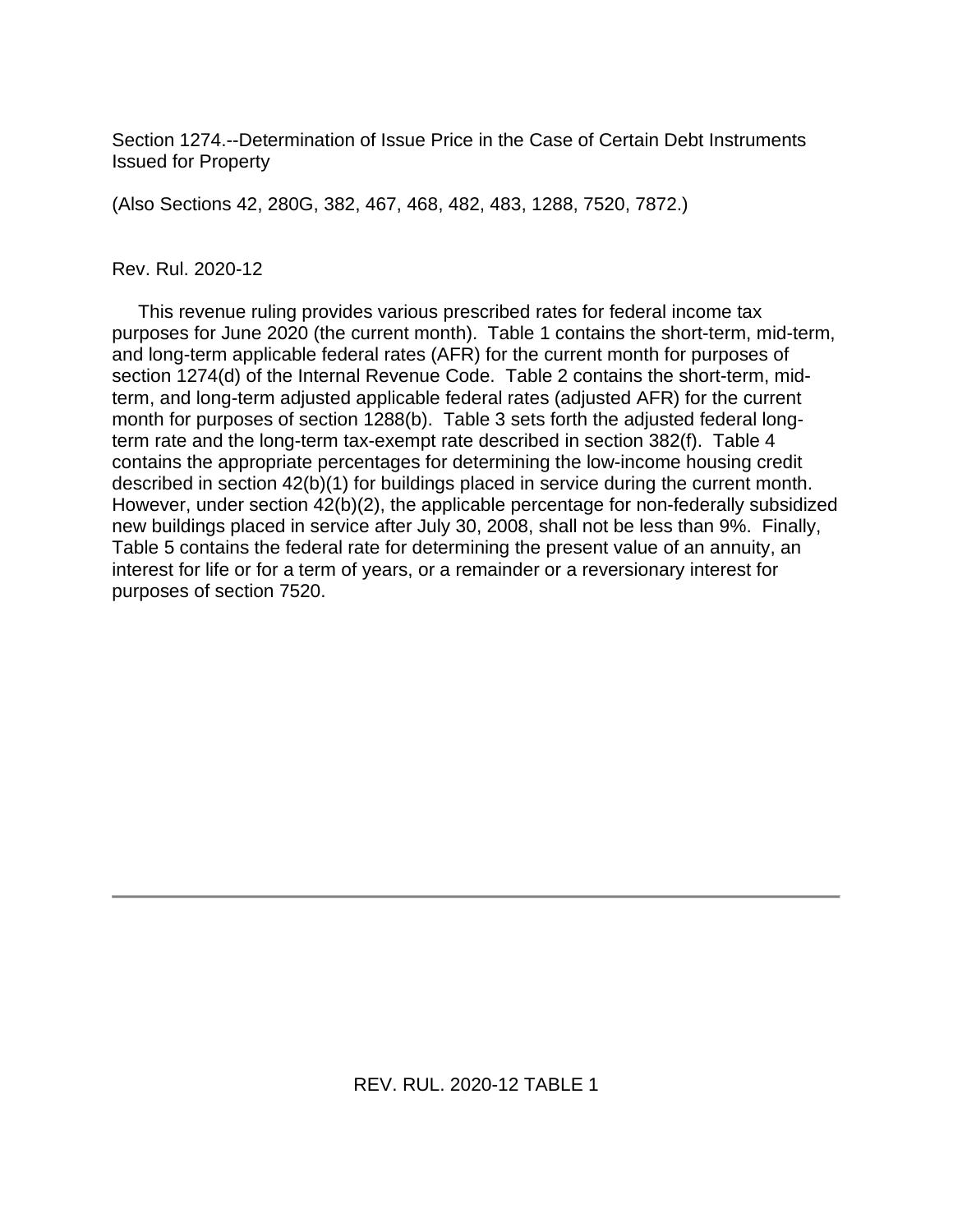| Applicable Federal Rates (AFR) for June 2020 |  |  |  |  |  |
|----------------------------------------------|--|--|--|--|--|
|----------------------------------------------|--|--|--|--|--|

|                                                                                                       | <b>Period for Compounding</b>                                                 |                                                                               |                                                                               |                                                                               |  |
|-------------------------------------------------------------------------------------------------------|-------------------------------------------------------------------------------|-------------------------------------------------------------------------------|-------------------------------------------------------------------------------|-------------------------------------------------------------------------------|--|
|                                                                                                       | Annual                                                                        | Semiannual                                                                    | <b>Quarterly</b>                                                              | <b>Monthly</b>                                                                |  |
|                                                                                                       |                                                                               |                                                                               |                                                                               |                                                                               |  |
|                                                                                                       |                                                                               | Short-term                                                                    |                                                                               |                                                                               |  |
| <b>AFR</b>                                                                                            | 0.18%                                                                         | 0.18%                                                                         | 0.18%                                                                         | 0.18%                                                                         |  |
| 110% AFR                                                                                              | 0.20%                                                                         | 0.20%                                                                         | 0.20%                                                                         | 0.20%                                                                         |  |
| 120% AFR                                                                                              | 0.22%                                                                         | 0.22%                                                                         | 0.22%                                                                         | 0.22%                                                                         |  |
| 130% AFR                                                                                              | 0.23%                                                                         | 0.23%                                                                         | 0.23%                                                                         | 0.23%                                                                         |  |
|                                                                                                       |                                                                               |                                                                               |                                                                               |                                                                               |  |
|                                                                                                       | Mid-term                                                                      |                                                                               |                                                                               |                                                                               |  |
|                                                                                                       |                                                                               |                                                                               |                                                                               |                                                                               |  |
|                                                                                                       |                                                                               |                                                                               |                                                                               |                                                                               |  |
|                                                                                                       |                                                                               |                                                                               |                                                                               |                                                                               |  |
|                                                                                                       |                                                                               |                                                                               |                                                                               |                                                                               |  |
|                                                                                                       |                                                                               |                                                                               |                                                                               |                                                                               |  |
| 175% AFR                                                                                              | 0.75%                                                                         | 0.75%                                                                         | 0.75%                                                                         | 0.75%                                                                         |  |
|                                                                                                       |                                                                               |                                                                               |                                                                               |                                                                               |  |
|                                                                                                       | Long-term                                                                     |                                                                               |                                                                               |                                                                               |  |
|                                                                                                       |                                                                               |                                                                               |                                                                               |                                                                               |  |
|                                                                                                       |                                                                               |                                                                               |                                                                               |                                                                               |  |
|                                                                                                       |                                                                               |                                                                               |                                                                               |                                                                               |  |
|                                                                                                       |                                                                               |                                                                               |                                                                               |                                                                               |  |
|                                                                                                       |                                                                               |                                                                               |                                                                               |                                                                               |  |
| <b>AFR</b><br>110% AFR<br>120% AFR<br>130% AFR<br>150% AFR<br>AFR<br>110% AFR<br>120% AFR<br>130% AFR | 0.43%<br>0.47%<br>0.52%<br>0.56%<br>0.65%<br>1.01%<br>1.11%<br>1.21%<br>1.31% | 0.43%<br>0.47%<br>0.52%<br>0.56%<br>0.65%<br>1.01%<br>1.11%<br>1.21%<br>1.31% | 0.43%<br>0.47%<br>0.52%<br>0.56%<br>0.65%<br>1.01%<br>1.11%<br>1.21%<br>1.31% | 0.43%<br>0.47%<br>0.52%<br>0.56%<br>0.65%<br>1.01%<br>1.11%<br>1.21%<br>1.31% |  |

REV. RUL. 2020-12 TABLE 2

Adjusted AFR for June 2020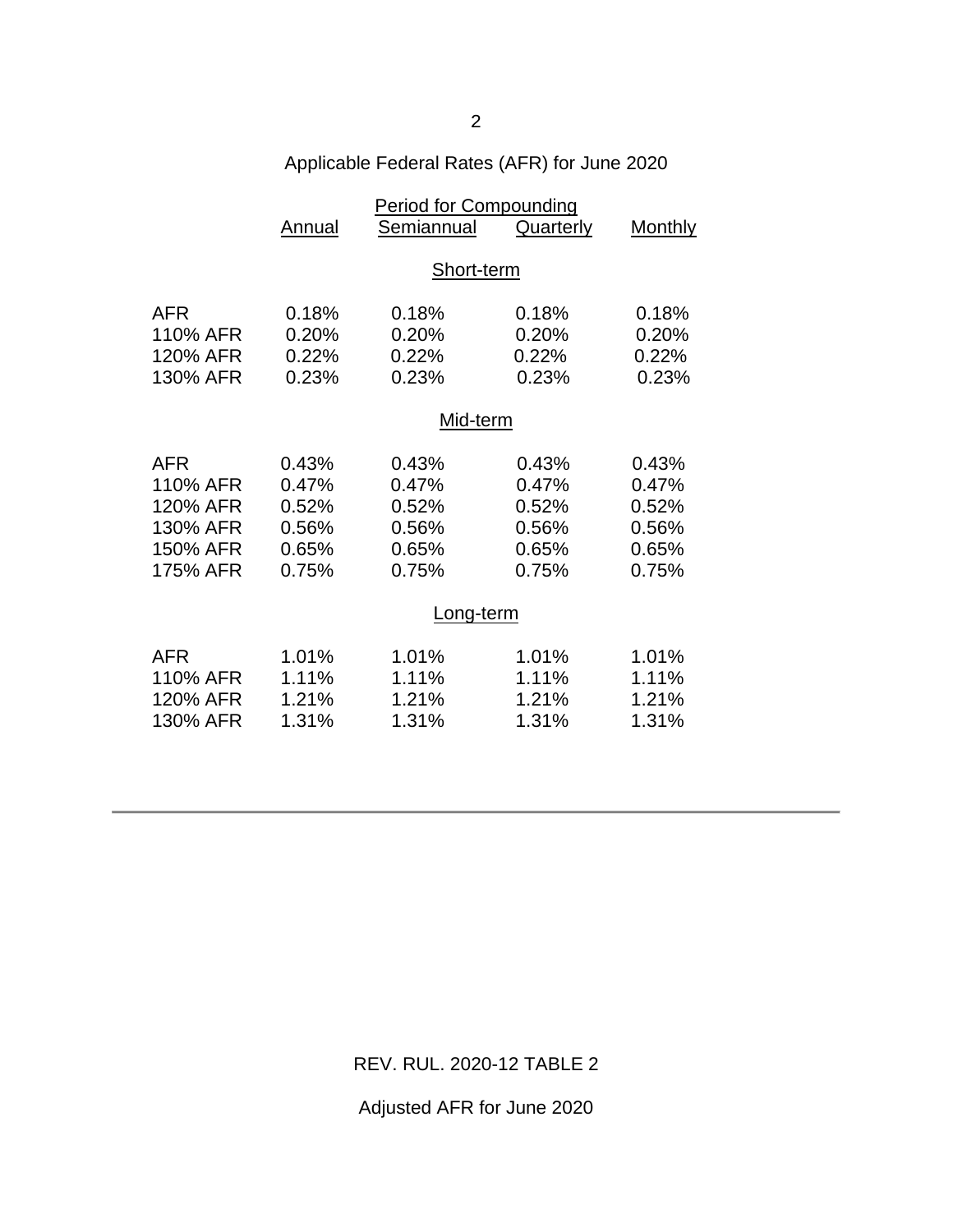|                            | Annual | <b>Period for Compounding</b><br>Semiannual | Quarterly | Monthly |  |
|----------------------------|--------|---------------------------------------------|-----------|---------|--|
| Short-term<br>adjusted AFR | 0.14%  | 0.14%                                       | 0.14%     | 0.14%   |  |
| Mid-term<br>adjusted AFR   | 0.33%  | 0.33%                                       | 0.33%     | 0.33%   |  |
| Long-term<br>adjusted AFR  | 0.77%  | 0.77%                                       | 0.77%     | 0.77%   |  |

### REV. RUL. 2020-12 TABLE 3

### Rates Under Section 382 for June 2020

| Adjusted federal long-term rate for the current month | .77% |
|-------------------------------------------------------|------|
|-------------------------------------------------------|------|

Long-term tax-exempt rate for ownership changes during the current month (the highest of the adjusted federal long-term rates for the current month and the prior two months.) 1.09%

# REV. RUL. 2020-12 TABLE 4

Appropriate Percentages Under Section 42(b)(1) for June 2020 Note: Under section 42(b)(2), the applicable percentage for non-federally subsidized new buildings placed in service after July 30, 2008, shall not be less than 9%.

| Appropriate percentage for the 70% present value low-income<br>housing credit | 7.16%    |
|-------------------------------------------------------------------------------|----------|
| Appropriate percentage for the 30% present value low-income<br>housing credit | $3.07\%$ |

# REV. RUL. 2020-12 TABLE 5

Rate Under Section 7520 for June 2020